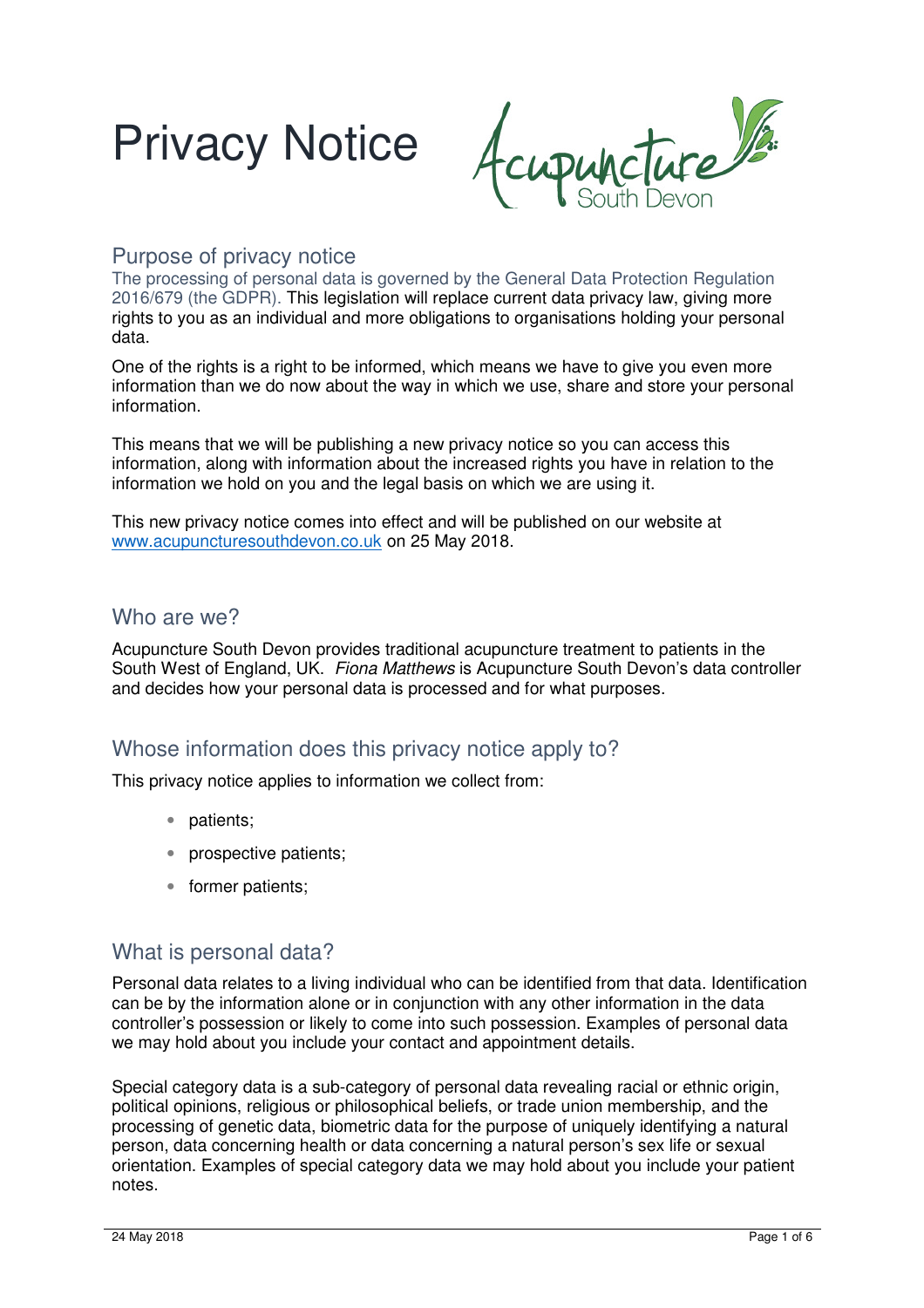## How do we process your personal data?

We comply with our obligations under the GDPR by keeping personal data up to date; by storing and destroying it securely; by not collecting or retaining excessive amounts of data; by protecting personal data from loss, misuse, unauthorised access and disclosure and by ensuring that appropriate technical measures are in place to protect personal data. We use your personal data for the purposes set out below.

### Sections 1 –16 apply to our patients, prospective patients, former patients and visitors to our clinic.

- 1. Acupuncture South Devon uses hand written, paper based patient records, protected against unauthorised or unlawful processing and against accidental loss, destruction or damage. Electronic processing of personal data is restricted to:-
	- Email communication to clarify treatment and to confirm appointments. Email data is hosted within the EU by 123-REG; their "Data Protection and Privacy policy" applies and is found at https://www.123-reg.co.uk/terms/privacy.shtml
	- SMS text messaging to confirm appointments. SMS service is hosted by Vodafone; their "Customer Privacy" statement applies and is found at http://www.vodafone.com/content/dam/vodafoneimages/sustainability/drf/pdf/vodafone\_drf\_customer\_privacy.pdf
	- Anonymised data to enable the practice's accounting/book keeping process.
- 2. We use your name, address, telephone number and email address to make and rearrange appointments. We are unable to send or receive encrypted emails so you should be aware that any emails we send or receive may not be protected in transit. We will also monitor any emails sent to us, including file attachments, for viruses or malicious software. Please be aware that you have a responsibility to ensure that any email you send us is within the bounds of the law.
- 3. We don't use your personal data to send you marketing material.
- 4. Some patients and prospective patients return pre- 1<sup>st</sup> appointment questionnaires or tell us about their medical conditions and medication by email or online enquiry forms. We are unable to send or receive encrypted emails so you should be aware that any emails we send or receive may not be protected in transit. We will also monitor any emails sent to us, including file attachments, for viruses or malicious software. Please be aware that you have a responsibility to ensure that any email you send us is within the bounds of the law.
- 5. We keep a permanent attendance register which records all appointments for patients attending our clinic to keep a record of when you were treated for tax purposes and to secure potential evidence in the event of a criminal prosecution, civil litigation, insurance claim or complaint to my regulatory body, the British Acupuncture Council.
- 6. We may use your date of birth to help identify patients with the same name to avoid mistakes being made as to safe and appropriate treatment, for identification purposes if referring a patient to another health practitioner, and for identification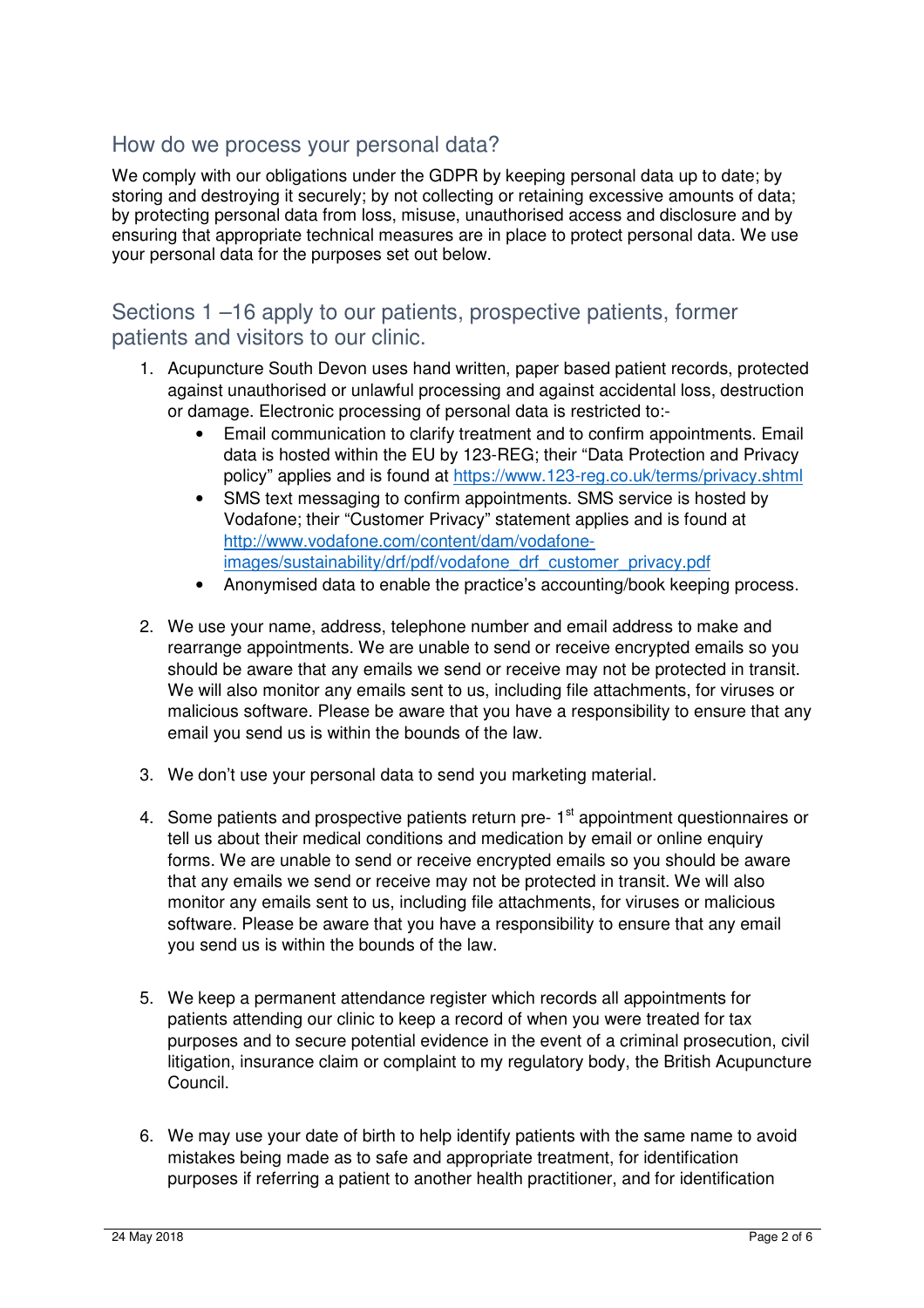purposes if writing to a registered medical practitioner so that they correctly identify the patient.

- 7. We use your presenting complaint and symptoms reported by you for the purposes of making a full traditional diagnosis, formulating treatment strategy and treatment planning.
- 8. We use any relevant medical and family history you have told us for making a full traditional diagnosis, formulating treatment strategy and treatment planning.
- 9. We use your GP's name and address in the event that we need to contact your GP including in an emergency and because it is a mandatory requirement in the British Acupuncture Code of Professional Conduct.
- 10. We use our clinical findings about your health and wellbeing for making a full traditional diagnosis, and formulating treatment strategy and treatment planning.
- 11. We keep a record of and refer to that record of any treatment given and details of progress of your case, including reviews of treatment planning to enable us to: review the full traditional diagnosis, treatment strategy and planning; and to secure evidence in the event of criminal proceedings, civil litigation, an insurance claim or complaint.
- 12. We record and use any information and advice that we have given, especially when referring patients to any other health professional, to help you to receive the most appropriate treatment and to secure evidence in the event of criminal proceedings, civil litigation, an insurance claim or complaint.
- 13. We record any decisions made in conjunction with you to help you to receive the most appropriate treatment and to secure evidence in the event of criminal proceedings, civil litigation, an insurance claim or complaint.
- 14. We keep accident records for any patients, visitors or staff who are involved in accidents at our clinic in accordance with UK Health and Safety legislation including the Reporting of Injuries, Diseases and Dangerous Occurrences Regulations (RIDDOR) to comply with the law and to secure evidence in the event of criminal proceedings, civil litigation, an insurance claim or complaint.
- 15. In the event of an adverse incident occurring to any of our patients we report the matter to the British Acupuncture Council and the our insurance company to enable the insurance company to deal with any potential claims and to help the British Acupuncture Council to develop its safe practice guidelines, as well as providing research data and information for the BAcC's insurers and other interested parties.
- 16. Where relevant we maintain records of the patient's consent to treatment, or the consent of their next-of-kin in order to be able to prove that the patient (and/or parent/guardian/next of kin) has given informed consent to treatment to secure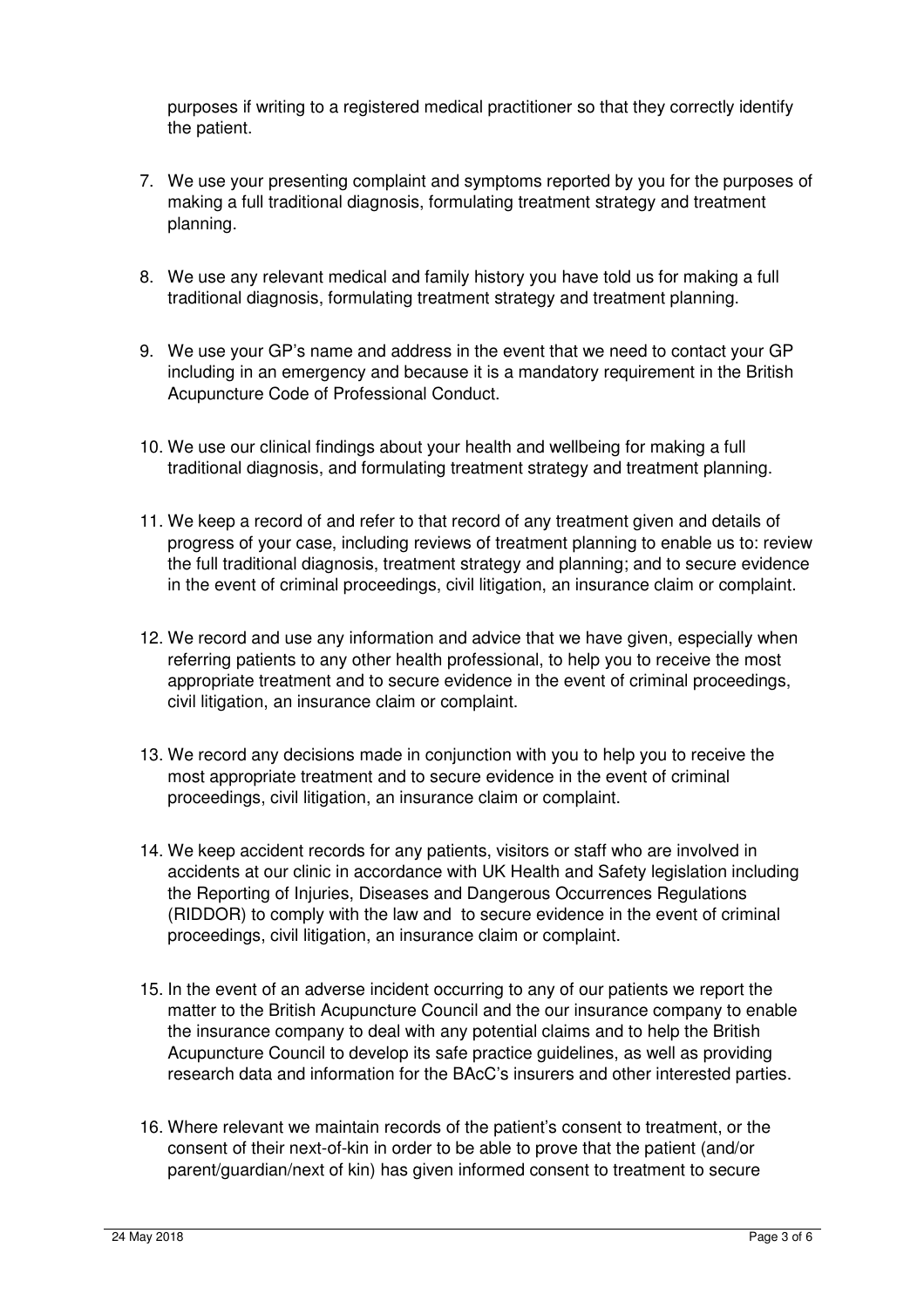evidence in the event of a civil claim, criminal prosecution, insurance claim or complaint.

### Section 17 applies to those who may complain about our services

17. If we receive a complaint from a person we make up a file containing the details of the complaint. This normally contains the identity of the complainant and any other individuals involved in the complaint.

We will only use the personal information we collect to process the complaint and to check on the level of service we provide. We usually have to disclose the complainant's identity to whoever the complaint is about. If a complainant doesn't want information identifying him or her to be disclosed, we will try to respect that. However, it may not be possible to handle a complaint on an anonymous basis. We may need to provide personal information collected and processed in relation to complaints to the British Acupuncture Council or our insurance company.

We will keep personal information contained in complaint files in line with our retention policy. This means that information relating to a complaint will be retained for two years from closure. It will be retained in a secure environment and access to it will be restricted according to the 'need to know' principle.

Similarly, where enquiries are submitted to us we will only use the information supplied to us to deal with the enquiry and any subsequent issues and to check on the level of service we provide.

### Sections 18 – 21 apply to our website users

- 18. When someone visits our website at www.acupuncturesouthdevon.co.uk we use a third party service, Google Analytics, to collect standard internet log information and details of visitor behaviour patterns. We do this to find out things such as the number of visitors to the various parts of the site. This information is only processed in a way which does not identify anyone. We do not make, and do not allow Google to make, any attempt to find out the identities of those visiting our website. If we do want to collect personally identifiable information through our website, we will be up front about this. We will make it clear when we collect personal information and will explain what we intend to do with it.
- 19. Our website search is powered by Google. Search queries and results are logged anonymously to help us improve our website and search functionality. No userspecific data is collected by us or any third party.
- 20. Our website is hosted at 123-REG, which is run by 123-REG. We use its standard "Linux Professional" shared hosting service which collects anonymous information about users' activity on the site, for example the number of users viewing pages on the site, to monitor and report on the effectiveness of the site and help us improve it. For more information about how 123-REG processes data, please see https://www.123-reg.co.uk/blog/news/123-reg-gdpr-frequently-asked-questions/.
- 21. Our website doesn't exploit cookies.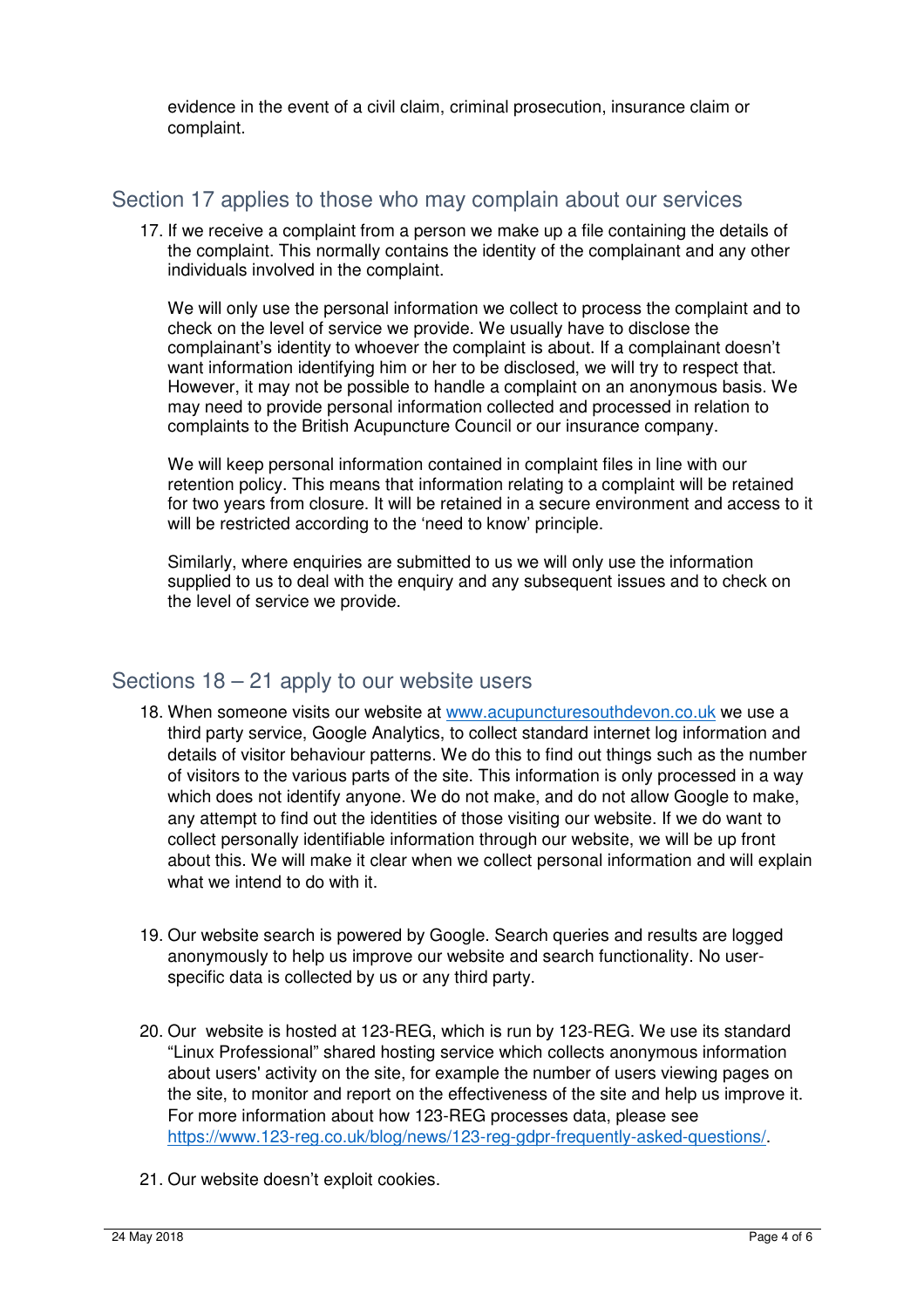# Sharing your personal data

Your personal data will be treated as strictly confidential, and will be shared:

- with named third parties only with your explicit consent;
- with the relevant authority such as the police or a court, if necessary for compliance with a legal obligation to which we are subject e.g. a court order;
- with your doctor or the police if necessary to protect yours or another person's life;
- with the police or a local authority for the purpose of safeguarding a children or vulnerable adults; or
- with my regulatory body, the British Acupuncture Council, or my insurance company in the event of a complaint or insurance claim being brought against me; or
- my solicitor in the event of any investigation or legal proceedings being brought against me.

For further details about the situations when information about you might be shared please see the Information Commissioner's website at https://ico.org.uk/for-the-public/personalinformation/sharing-my-info/

### How long do we keep your personal data?

We keep your personal data for no longer than reasonably necessary.

- We keep patient records for a period of 7 years in accordance with the British Acupuncture Code of Professional Conduct https://www.acupuncture.org.uk/public-content/effectivepractice/bacc-professional-codes.html
- Your hand written patient notes are brought up-to-date at each acupuncture session you attend.
- Once your patient notes reaches the retention period it will be permanently destroyed.
- At any time you may request that changes are made to your contact details.
- In the event the acupuncturist is permanently incapacitated then her delegate will ensure this policy is maintained also meeting Section 12 of the BAcC Code of Professional Conduct at https://www.acupuncture.org.uk/public-content/effective-practice/bacc-professionalcodes.html).

### Your rights and your personal data

Unless subject to an exemption under the GDPR, you have certain rights with respect to your personal data as set out below.

- The right to request a copy of your personal data which we hold about you.
- The right to request that we correct any personal data if it is found to be inaccurate or out of date.
- The right to request your personal data is erased where it is no longer necessary for us to retain such data.